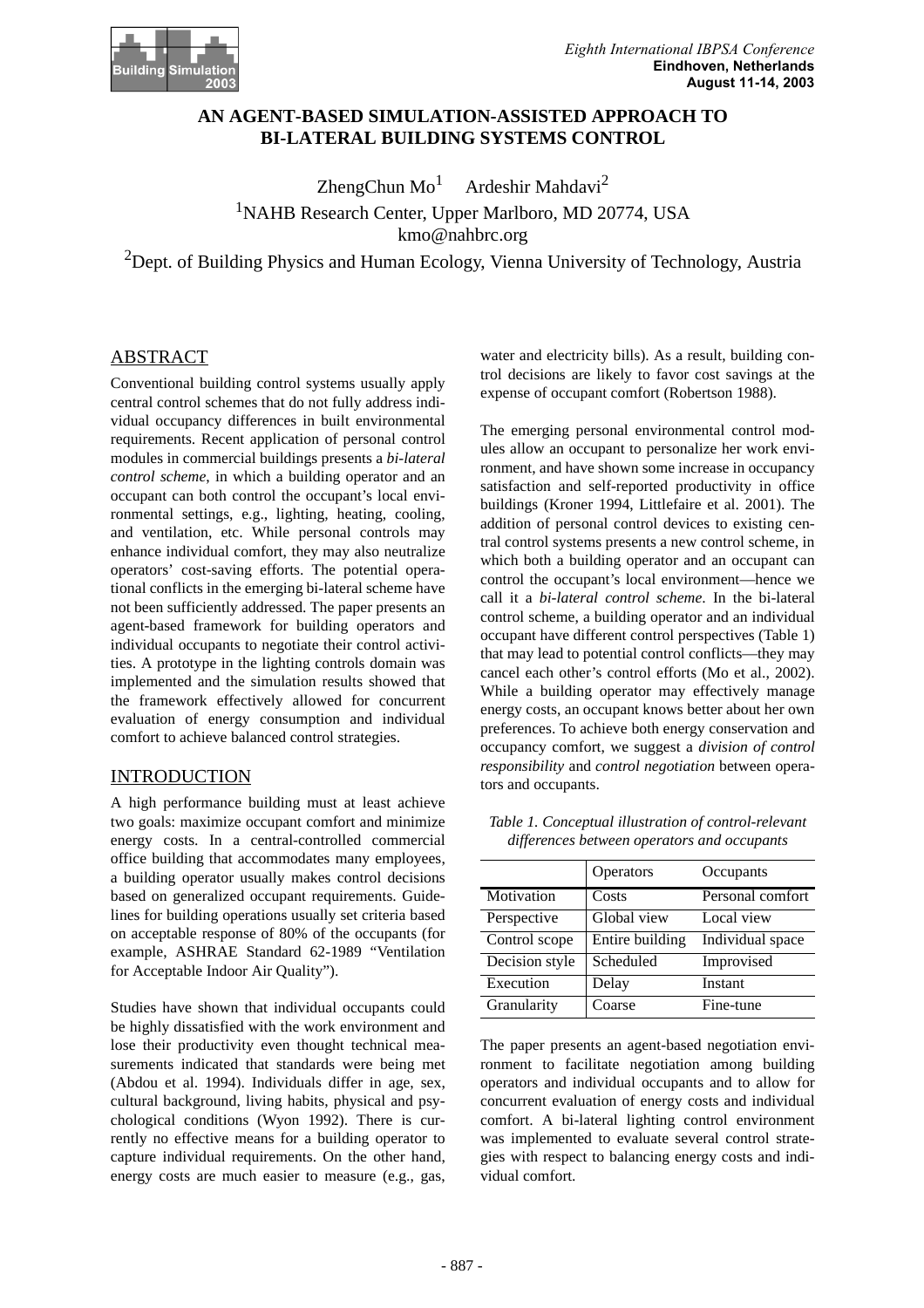# AGENT-BASED FRAMEWORK

In a bi-lateral control system, occupants and building operators are self-reliant and interdependent. Each makes control decisions based on environmental information available to her. The negotiation of potential conflicts may be time consuming and ineffective. A group of software agents could potentially automate the negotiation on behalf of the participants.

According to Woodridge (1995), "An agent is a computer system that is situated in some environment, and is capable of autonomous action in this environment in order to meet its design objectives." Agents can be embedded into individual control interfaces, e.g., infrared controller, wireless hand-held, web-based control interface, etc., and they negotiate through the agent-based bi-lateral control framework. Figure 1 identifies five basic types of agents (Mo et al., 2002):

- 1. **Operator agent** incorporates a building operator's domain knowledge, receives environmental information from sensor agents, and sends control decisions to actuator agents.
- 2. **Occupant agent** is embedded in an individual control interface that receives control intentions from its occupant. It may have learning capability [8] to profile its owner's environmental preference.
- 3. **Actuator agent** is associated with an actuator to control the distribution of a resource. It accepts control command from both operator agents and occupant agents. Once conflicting control requests are received, a negotiation session is activated.
- 4. **Sensor agent** is associated with one or a group of sensors. It collects environmental information and sends it to related occupant and/or operator agents.

5. **Utility agent** interacts with external systems or legacy systems, such as an expert systems or a weather station.

Typical interactions among the agents are illustrated in Figure 2. The detailed description of the framework can be found in (Mo et al. 2002). This paper focuses on a prototypical simulation and evaluation.

### SIMULATION MODEL

As a proof of concept, the lighting environment in a test bay of the Robert L. Preger Intelligent Workplace at Carnegie Mellon University, Pittsburgh, Pennsylvania, was modeled with an implementation of the agent-based control framework.

Figure 3 shows the plan and the section of the test bay. The test bay had one west-facing double facade system, including a glazing facade and a set of three parallel movable louvers. The louvers were motorized and could be rotated. Four luminaires were installed, each with a continuous dimming ballast. The change of one luminaire affected the lighting levels in the other three cubicles.



*Figure 3. Test bay in the Intelligent Workplace*



*Figure 1. Agent types Figure 2. Agent interaction*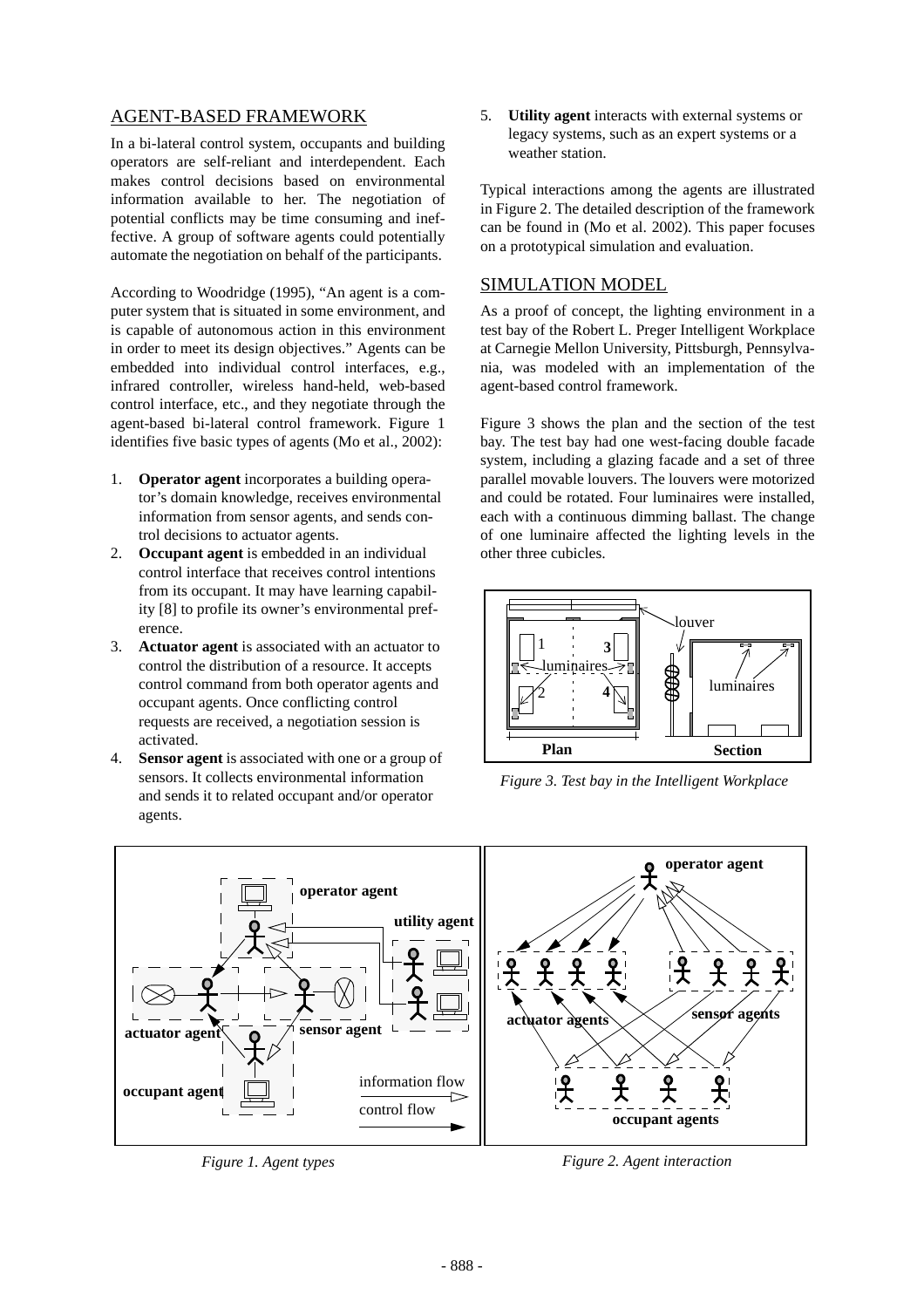

*Figure 4. Control domains*

Four occupants shared the test bay. Each occupant had a personal lighting control device only to control the luminaire above her cubicle. An operator could change the four luminaires as well as the louvers. The operator and the occupants had different control domains shown in Figure 4. In general, each represented a specific viewpoint and problem-solving entity and had partial control knowledge.

For simplification, the movement of the louvers was discretized into twelve angles, from  $0^{\circ}$  up to  $105^{\circ}$ ;  $0^{\circ}$ was the fully open position and 105<sup>o</sup> the fully closed position. The continuous dimming system was also discretized into 10 output levels at 10% intervals, from 10% up to 100%.

To prepare data for simulation, the actual power consumptions of each luminaire at the ten output levels were measured. And at each output level, illuminance in the four cubicles and the center of the test bay were measured.

### SIMULATED SCENARIOS AND CON-TROL STRATEGIES

Three lighting control scenarios were evaluated and four lighting control strategies were simulated as shown in Table 2. The three control scenarios were:

- A) centralized control only;
- B) bi-lateral control without negotiation;
- C) bi-lateral control with negotiation.

Though lighting environment closely relates to the thermal environment, the experiment only considered lighting controls. In the test bay, the lighting controls were to decide the angle of the louvers and the output level of each luminaire. An individual occupant tried to maintain the illuminance in her cubicle close to her preferred level. The operator tried to maintain the illuminance at the center of the test bay above a set point.

Strategies 1 and 2 simulated centralized control scenario A, in which occupants had no control over their local environment. The operator could implement a number of control strategies.

The strategy 1 simulated a low-end strategy: the louvers stayed fully closed and functioned as a fixed blinds to prevent direct glare; and the four luminaires were always at the same output levels. There were only ten possible luminaire configurations.

|                  | <b>Operator</b><br>Control |                            | Occupant<br><b>Control</b> |                |  |
|------------------|----------------------------|----------------------------|----------------------------|----------------|--|
|                  | Louver                     | <b>Luminaire</b> Luminaire |                            |                |  |
|                  | closed                     | uniform                    | No                         | No             |  |
| $\boldsymbol{2}$ | tracking                   | coupled                    | No                         | N <sub>0</sub> |  |
| 3                | same as 2.                 |                            | Yes                        | No             |  |
|                  | same as 2                  |                            | Yes                        | Yes            |  |

*Table 2. Simulated control strategies*

The strategy 2 represented a more sophisticated level: the louvers tracked the sun's position in order to block direct glare while reflected indirect daylight into the bay to save electricity. To maximize the use of natural daylight, the output of the two outer luminaires (1 and 3) were always equal to or lower than that of the two inner luminaires (2 and 4). The operator relied on the center illuminance to monitor the test bay. The two outer luminaires were grouped together and had the same output, so were the two inner luminaires. There were totally 54 possible luminaire configurations, as partially illustrated in Table 3.

*Table 3. Examples of luminaire configurations in strategy 2* 

| L1   | L <sub>3</sub> | L2   | L4   |
|------|----------------|------|------|
| 10%  | 10%            | 10%  | 10%  |
| 20%  | 20%            | 10%  | 10%  |
| 20%  | 20%            | 20%  | 20%  |
| 30%  | 30%            | 10%  | 10%  |
| 30%  | 30%            | 20%  | 20%  |
| 30%  | 30%            | 30%  | 30%  |
|      |                |      |      |
| 100% | 100%           | 100% | 100% |

The strategy 3 simulated the scenario B—centralized control with personal control devices. However, there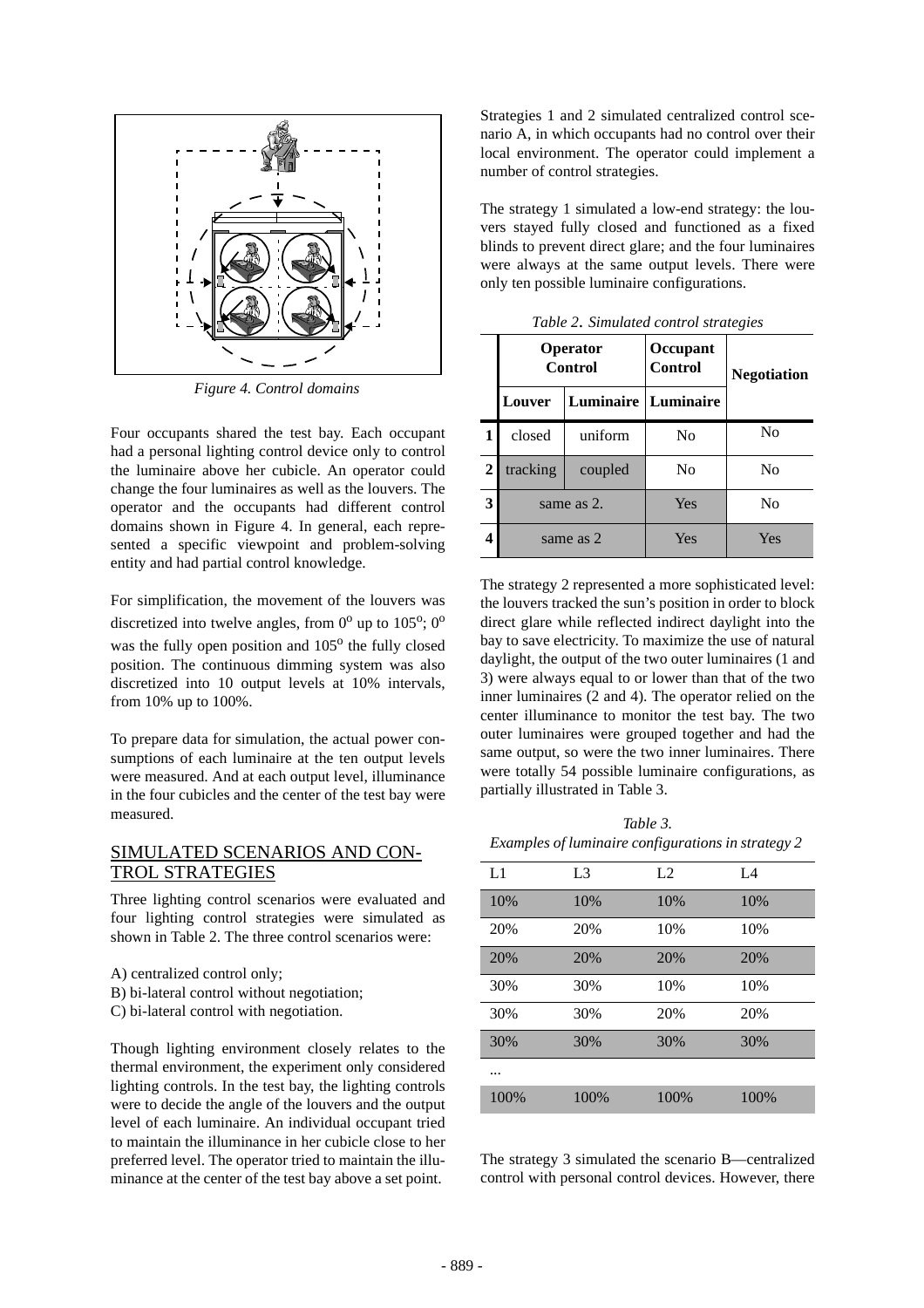were no coordination between the operator and the occupants. In this case, possible luminaire configurations were  $10^4$ =10,000.

Presumably, the strategy 1 and 2 would result in lower energy costs but greater visual discomfort, because the operator could control the costs but did not know individual preferences. On the other hand, the strategy 3 might lower visual discomfort but consume more energy, because each occupant was allowed to customize her local environmental settings without necessarily being aware of the overall energy consumption and hence the energy costs.

The strategy 4 simulated the scenario C—the agentbased bi-lateral control framework. A group of agents were instantiated to communicate their owners' control intentions. It was hypothesized that, compared to the strategies 1 to 3, the strategy 4 would enhance occupant comfort without undue increase in energy costs.

### AGENTIFICATION IN STRATEGY 4

The agent-based simulation environment was built on the RESTINA Agent Foundation Class [9] that provided building blocks and glues for multi-agent system development. The RESTINA was developed by the Intelligent Software Agents Laboratory in the Robotics Institute at Carnegie Mellon University. The semantic communications between agents applied the Knowledge Query and Manipulation Language (KQML), a protocol of exchanging information and knowledge between distributed agents. The programming language was C++. The daylight and lighting simulation engine was LUMINA (Pal 1999), an inhouse application that computed indoor illuminance, given simulation date, time, test bay dimensions, and material information.

Based on the agent-based bi-lateral control framework, a group of agents were subclasses of the five basic agent types and formed an agent society, shown in Figure 5:

- **OperatorAgent** associated with the operator's control device.
- **OccupantAgents** embedded into the occupants' control devices.
- **IlluminanceAgents** to report lighting levels in the four cubicles, and CenIlluminanceAgent to report the center illuminance to the Operator-Agent.
- **LuminaireAgents** associated with the dimming system.
- LouverAgent associated with the louver actuator.
- **Negotiator**.



*Figure 5. Agent Society and simulation environment*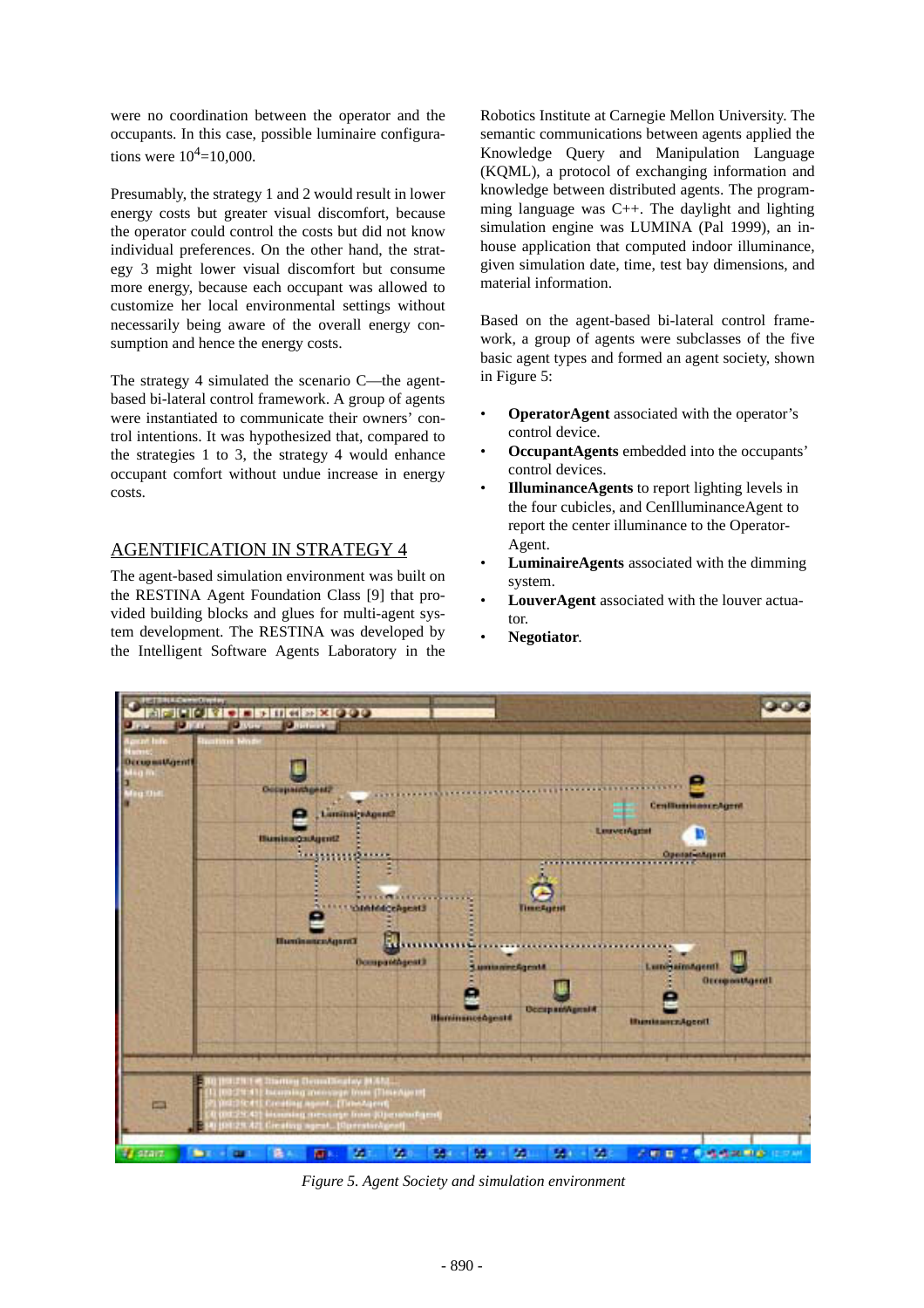- **DaylightAgent** to report daylight changes over time.
- **TimeAgent** to synchronize agent interaction.
- SystemAgent to record energy costs and individual discomfort.

The implemented simulation environment allowed for virtual experiment to validate different control strategies. Existing simulation applications (e.g., LUMINA) can be seamlessly agentified or packaged into an agent to help decision-making. Due to the space limit, the paper only introduces the Operator-Agent, the OccupantAgents and the Negotiator.

#### **OperatorAgent**

Figure 6 shows the sequence diagram of the Operator-Agent based on the UML standard. The Operator-Agent first decided the position of the louvers based on the sun's position and sky conditions, and then decided the output levels of the four luminaires to make up the difference between the set point and the daylight illuminance at the center position of the test bay. Figure 7 shows the control interface for building operators. The simulation date, time, central control strategy, and the set point for the center of the test bay were input to initiate a new round of simulation. The simulation engine LUMINA was packaged into the OperatorAgent to facilitate decision-making process.

#### **OccupantAgent**

An occupantAgent made control decisions on behalf of her owner. Each OccupantAgent received its owner's control intentions through a personal control interface (Figure 8). Most of the time, an OccupantAgent automated the control process based on "learned" (Mozer 1999) occupant preference or input profile. However, through the interface, an occupant could manually override its agent's control decisions. To simulate individual differences, each occupant had a different work schedule and lighting preference for a task. Table 4 shows assumed individual preferred lighting level for different tasks. Table 5 shows assumed different individual schedules in a work day.

| Operation Tiree   |               | <b>Control Opisorie</b> |
|-------------------|---------------|-------------------------|
| Marity            | IΣ            | <b>C. Studegy 1</b>     |
| Day.              | 15            | F Stategy 2             |
| Hour (6-17), From | ¢             | Constructs              |
| To                | 17.           | Setport 100 hm          |
| Steps:            | Iх            | Thendicks 40 Lin        |
| <b>Start</b>      | <b>Status</b> | Que :<br>Stop           |

*Figure 7. OperatorAgent's interface*

To evaluate an individual discomfort level, we used *deviation (D)*—the average difference between the desired illuminance level and the actual illuminance level over time,

$$
D = (\Sigma(|E_p - E_a| \bullet T_i)) / (\Sigma(T_i))
$$



*Figure 6. Sequence diagram of OperatorAgent control*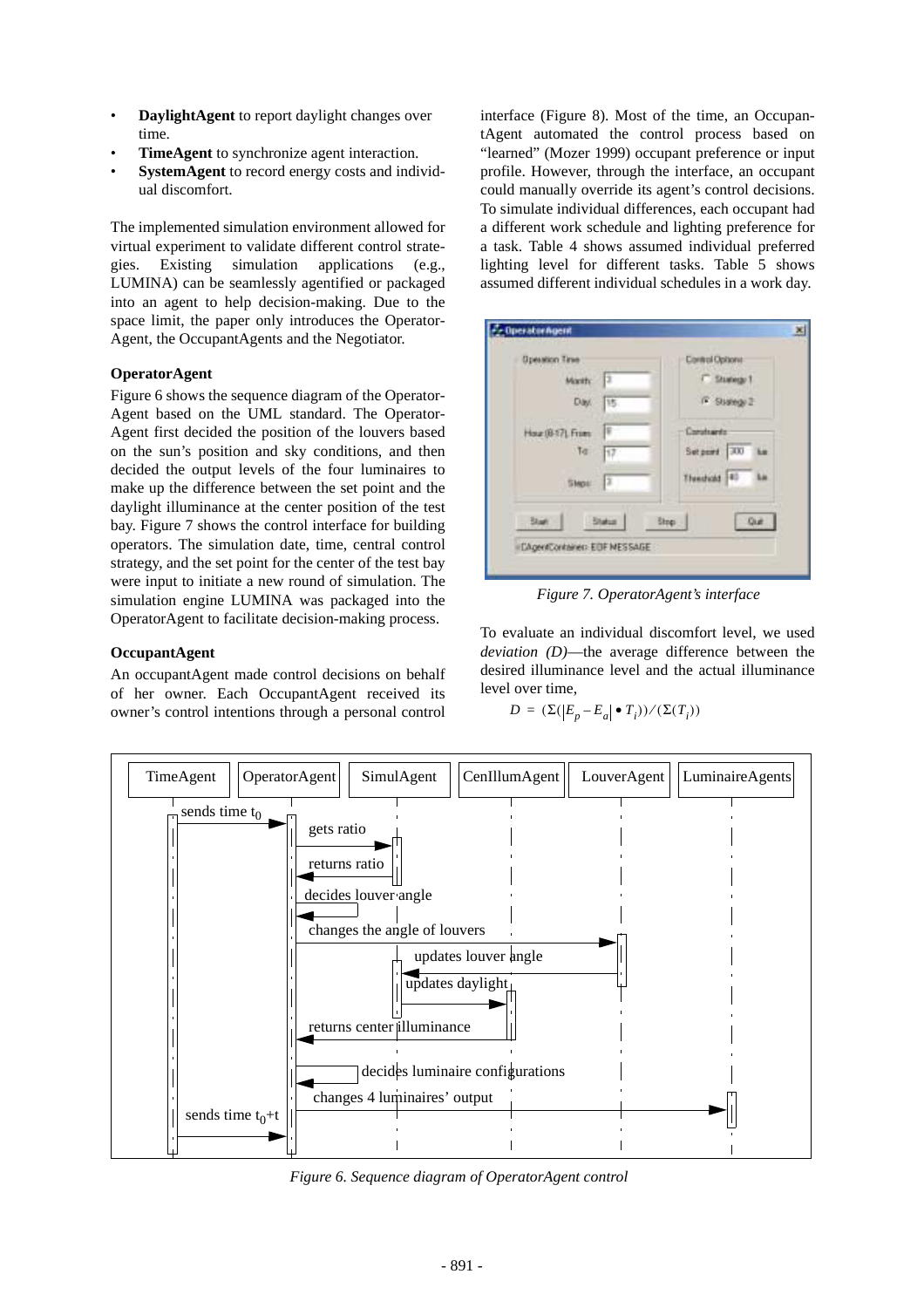where

*Ep—preferred illuminance levels (lx); Ea—actual illuminance levels (lx); Ti— duration (h)*.

The smaller the deviation, the greater the occupant comfort during the simulation period.

| Profile      |           | <b>Manual Control</b>          |
|--------------|-----------|--------------------------------|
| 300<br>8:00  | 13:00 200 | kas<br>Set point               |
| 300<br>9:00  | 14:00 350 | Duration<br>her                |
| 350<br>10:00 | 15:00 400 | Stop  <br><b>Ok</b>            |
| 350<br>11:00 | 16:00 400 |                                |
| 12:00 200    | 17.00 400 | Status bar, you will see agent |
|              | Save      | Dul                            |

*Figure 8. OccupantAgent's Interface*

*Table 4. Individual preference by task (illuminance in lx*)

|   | paper-<br>based | computer<br>-based | meeting | away |
|---|-----------------|--------------------|---------|------|
| 1 | 600             | 350                | 400     | 100  |
| 2 | 500             | 300                | 400     | 100  |
| 3 | 400             | 250                | 400     | 100  |
| 4 | 300             | 200                | 400     | 100  |

| Table 5. Individual preference by work schedule (illu- |
|--------------------------------------------------------|
| minance in $\{x\}$                                     |

|              | $8:00-$<br>10:00 | $10:00-$<br>12:00 | $12:00-$<br>14:00 | $14:00-$<br>16:00 | $16:00-$<br>18:00 |
|--------------|------------------|-------------------|-------------------|-------------------|-------------------|
| 1            | 600              |                   | 400               | 350               | 600               |
| $\mathbf{2}$ |                  | 300               |                   | 500               | 400               |
| 3            | 250              | 400               |                   |                   |                   |
| 4            | 100              | 200<br>400<br>300 |                   |                   |                   |

#### **Negotiator**

Figure 9 is the sequence diagram for the Negotiator. The negotiator remained idle until a conflict occurred. In a negotiation process, the negotiator evaluated energy costs and individual discomfort of each possible arrangement and chose one that yielded the greatest utility based on operational objectives. Research found (Probe 2002) that sometimes energy costs and occupant comfort were in conflict, sometimes they were in harmony, and sometimes they were independent. Three possible negotiation results were: 1) an agreement, 2) deadlock, or 3) a new round of negotiation involving more agents and objectives.

In different built environments, the operational objectives are different. In the present experiment, the objective was to apply the services of the negotiator agent to maximize light level desirability within the constraints of a given energy budget. The negotiation rule was therefore simply implemented as: if resulting energy use runs below a given limit, accept Occupant Agent's configuration; otherwise, accept Operator-Agent's configuration.



*Figure 9. Sequence diagram of Negotiator*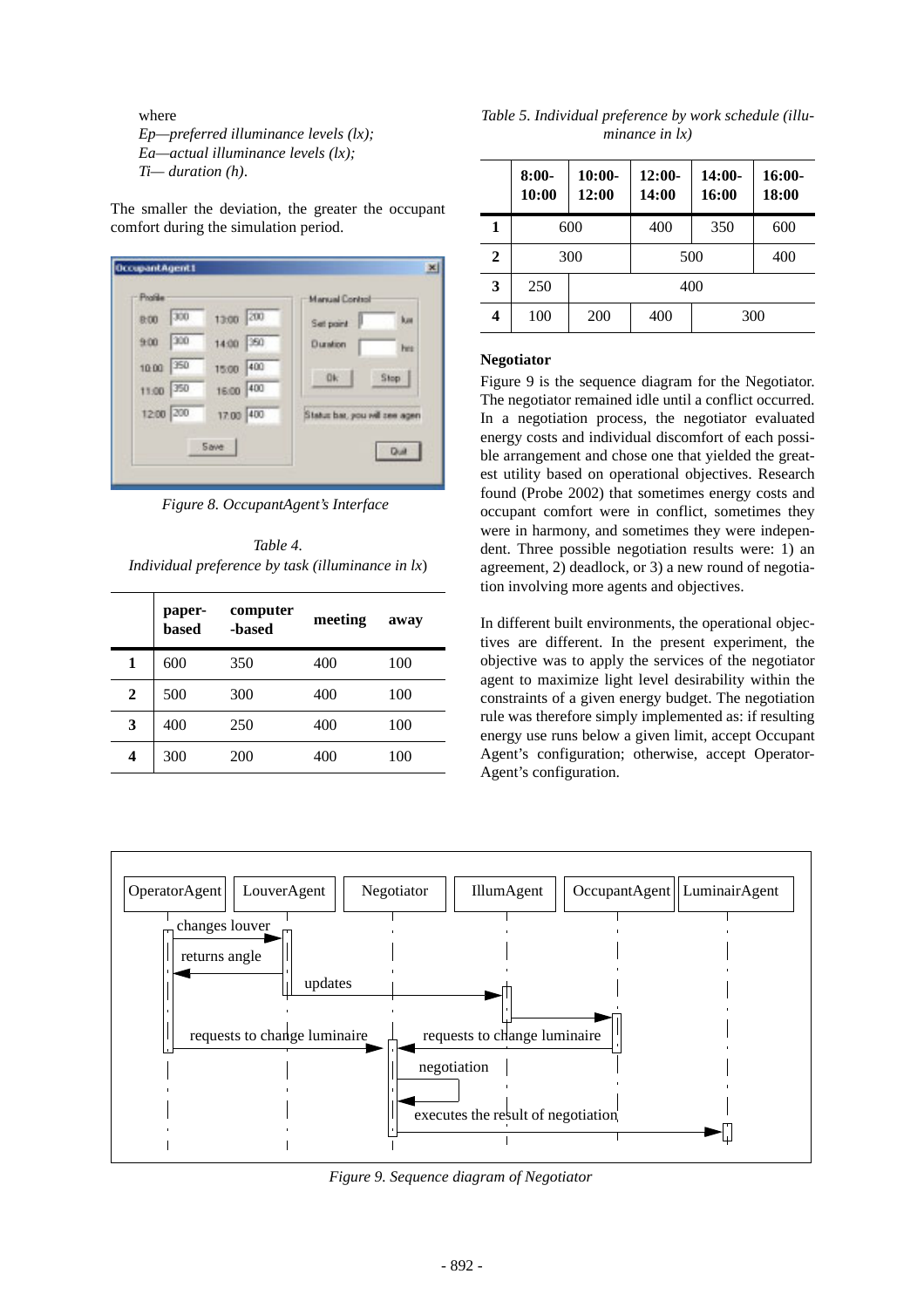### SIMULATION RESULTS

The four strategies were simulated on four typical days: March 15, June 15, September 15 and December 15, from 8:00 am to 6:00 pm. The OperatorAgent evaluated the lighting environment every 20 minutes. The OccupantAgents, however, took control actions at anytime to maintain the local lighting level close to its owner's preference. Two indicators were used to evaluate the four strategies:

- 1. discomfort: *deviation* D
- 2. energy use: *electricity consumption in kWh*

Figure 10 shows the luminaire configurations of the strategy 1 on March 15. All the four luminaires were at the same output level. The electricity use was 3.3 kWh.



*Figure 10. Luminaire configuration on March 15 in strategy 1*

Figure 11 shows the luminaire configurations of the strategy 2 on March 15. The electricity use was 3.4 kWh. The coupled luminaire 1 and 3 always had lower output than coupled luminaire 2 and 4, because they were at the outer positions and took advantage of daylight.



*Figure 11. Luminaire configuration on March 15 in strategy 2* 

Figure 12 shows the luminaire configuration of the strategy 3 on March 15. Since the four OccupantAgents were able to control their local lighting environment based on their own preference, the four



*Figure 12. Luminaire configuration on March 15 in strategy 3*

luminaires' output were unpredictable. The number of possible luminaire configurations in this strategy was virtually equal to the maximum number of possible luminaire configurations  $(10^4)$ .

Figure 13 shows the luminaire configuration of the strategy 4 on December 15. The negotiator agent was activated. The resulting luminaire configuration appeared as irregular as that in the scenario 3. However, individual discomfort and energy use were different from those in the strategy 3.



*Figure 13. Luminaire configuration on December 15 in strategy 4*

Table 6 summarizes the simulation results of the four control strategies. The annual energy use was projected based on the energy consumption on the four typical days for each strategy. The average deviation was the average of the four individual deviations.

| Table 6. Simulation results of the four strategies |  |  |  |
|----------------------------------------------------|--|--|--|
|----------------------------------------------------|--|--|--|

|    | <b>Annual Energy Use</b><br>(kWh/m <sup>2</sup> ) | <b>Avg. Deviation</b><br>(lx) |
|----|---------------------------------------------------|-------------------------------|
|    | 43                                                | 105                           |
| 2. | 42                                                | 110                           |
|    | 47                                                | 95                            |
|    | 39                                                | 105                           |

Figure 14 illustrates the energy use and individual discomfort in the four strategies. The strategies 1 and